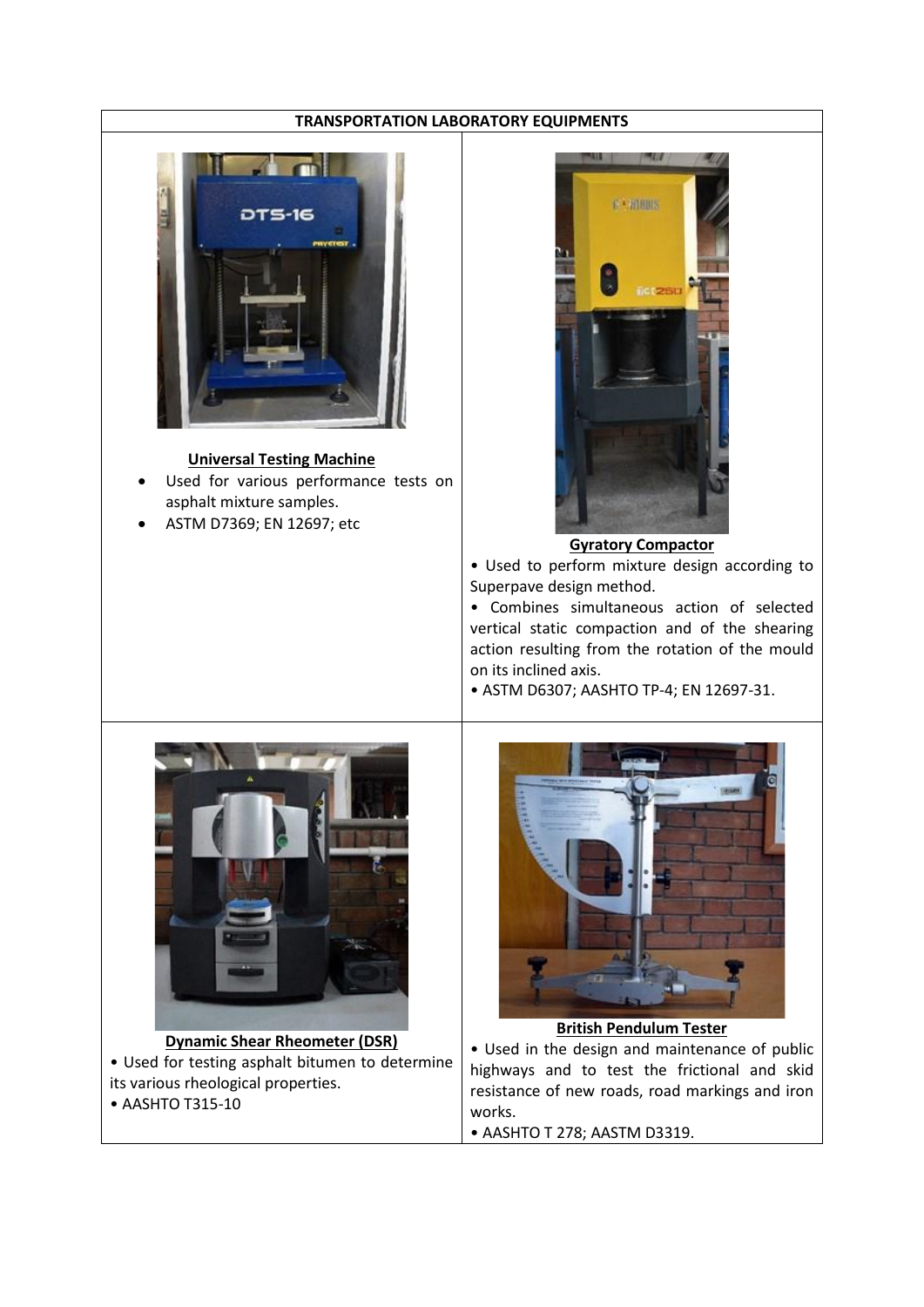

#### **MARSHALL Impact Compactor**

• Designed for the preparation of bituminous specimens for Marshall stability and flow tests. • ASTM D 1559, D 6926; AASHTO T245.



#### **MARSHALL Stability Tester**

• Designed to determine the maximum load and flow values of bituminous mixtures.

• ASTM D1559, D5581, D6927, D6931; AASHTO T245, T283; EN 12697-44



# **Thermal Stress Restrained Specimen Test Machine (TSRST)**

• Designed for testing thermo-volumetric properties and thermal cracking resistance of asphalt concrete mixtures.

• ASHTO TP 10-93.



#### **Standard Penetrometer**

• Used for specifying the penetration grade of asphalt bitumen.

• The amount of penetration to bituminous sample defines its consistency expressed as the distance in tenths of a millimeters that a standard needle penetrates vertically into a specimen of the bituminous sample under specified conditions of temperature, load and duration of loading.

• ASTM D5/D5M; AASHTO T 49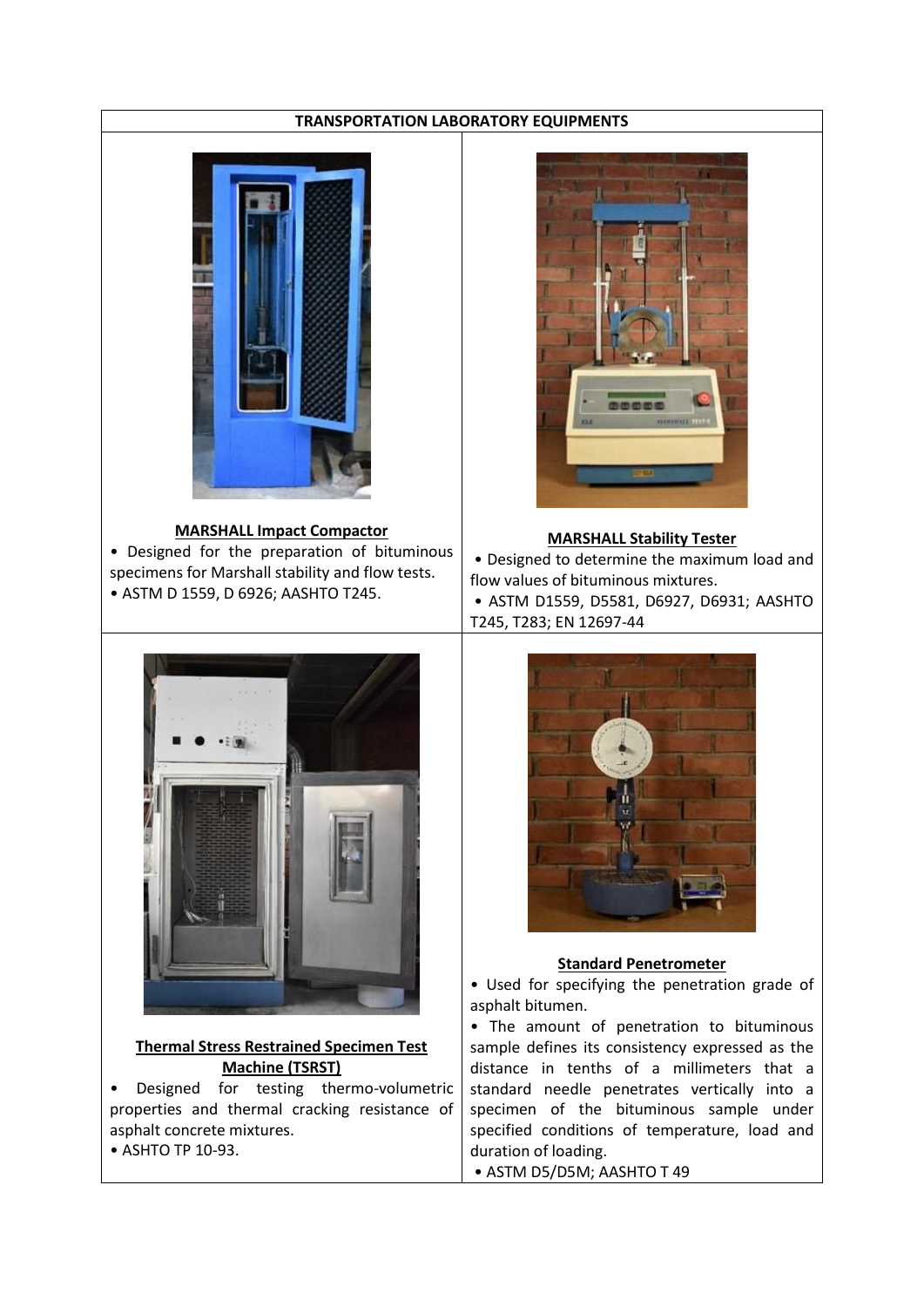

#### **Rotational Viscometer**

• Used to determine the viscosity of asphalt binders in the high temperature range of manufacturing and construction. This measurement is used in the Superpave PG asphalt binder specification.





## **Flash and Fire Point Tester**

• Used to determine the minimum temperature up to which bitumen sample can be exposed. Once the minimum temperature limit is exceeded, the asphalt bitumen demonstrate flash and catch fire.

• ASTM D92; AASHTO T48.



#### **Softening Point Apparatus**

• Used for determining softening point of bituminous materials by ring and ball method. • ASTM D36-06; AASHTO T53.



## **Los Angeles Abrasion Tester**

• Used for the determination of aggregate resistance to fragmentation.

• ASTM C131, C535; AASHTO T96; EN 1097-2, 12697-17, 13450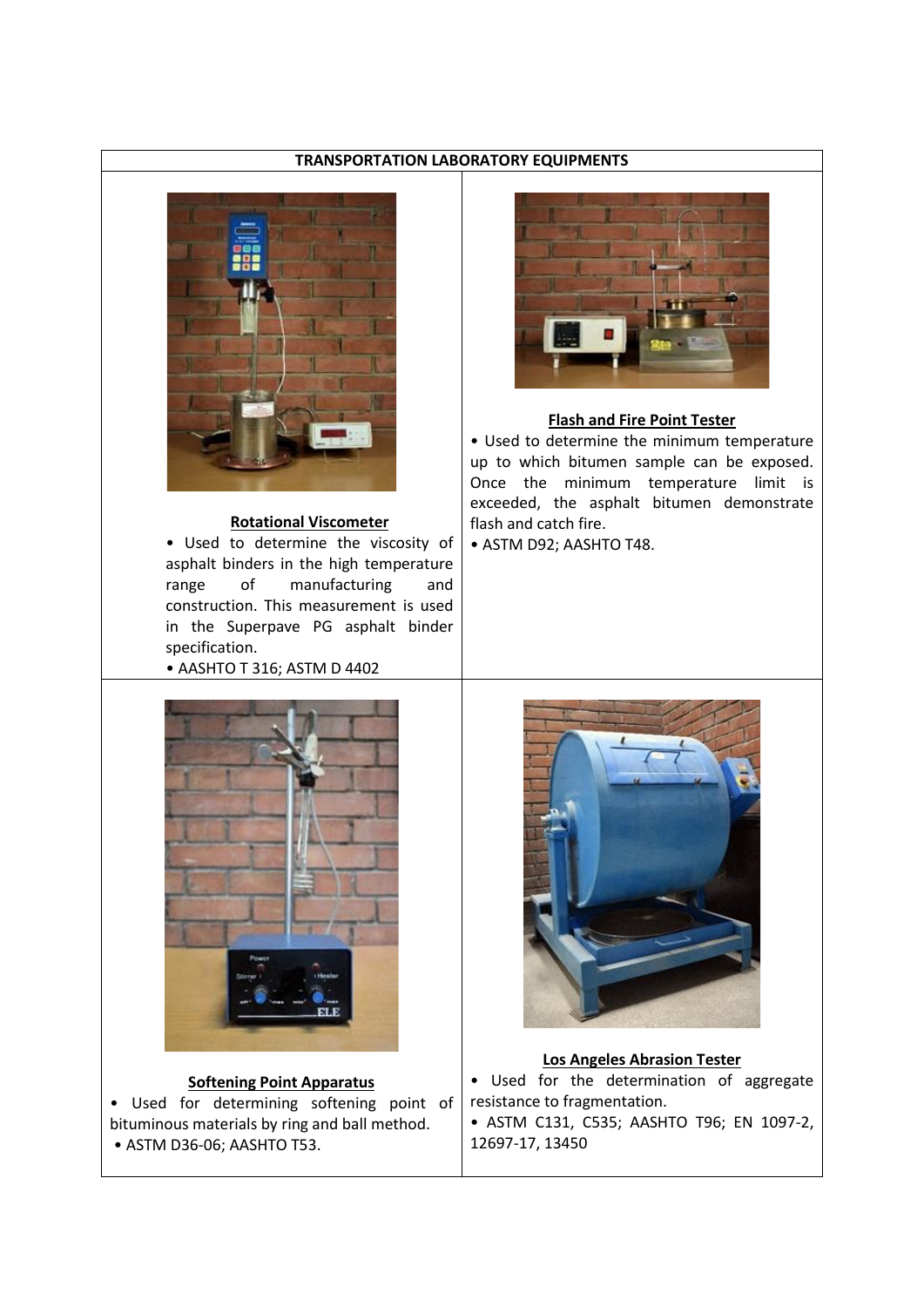

**Bitumen Oven for Thin Film Oven Test** • Simulates short-term aging by heating a film of asphalt binder. • AASHTO T 179; ASTM D 1754

## **TRANSPORTATION LABORATORY EQUIPMENTS**



**Bitumen Oven for Rolling Thin-Film Oven Test** • Provides simulated short term aged asphalt binder for physical property testing. The RTFO also provides a quantitative measure of the volatiles lost during the aging process. • AASHTO T 240; ASTM D 2872



#### **Vacuum Oven for SARA Analysis**

• Used to help separation of four defined fractions from petroleum asphalts. The four fractions are defined as saturates, aromatics, resins and asphaltenes.

• ASTM D4124



## **Vacuum Oven for SARA Analysis**

• Used to help separation of four defined fractions from petroleum asphalts. The four fractions are defined as saturates, aromatics, resins and asphaltenes.

• ASTM D4124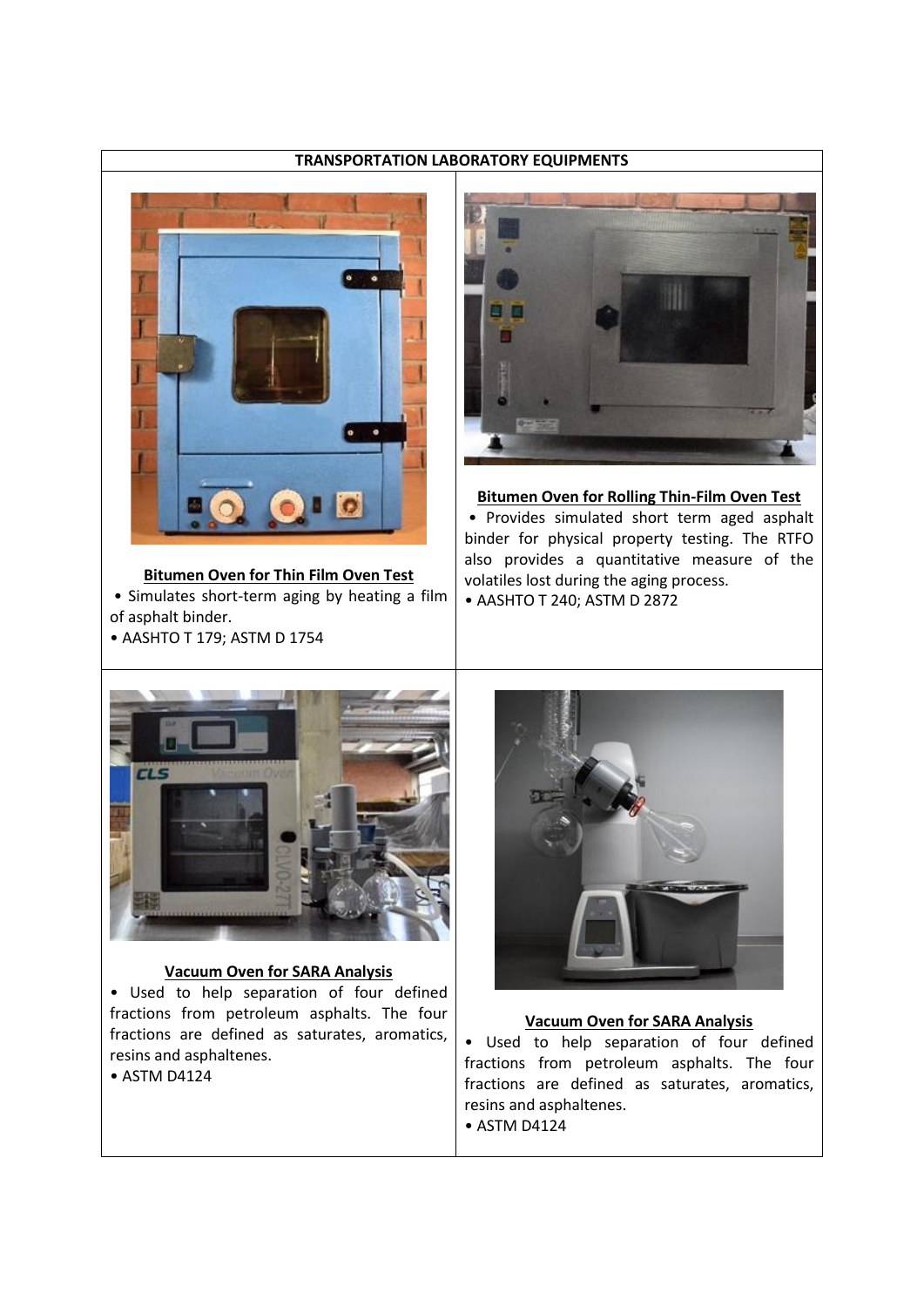

# **Standard Proctor Test Apparatus**

• Determine the compaction of different types of soil and the properties of soil with a change in moisture content.

• AASHTO T99-86; ASTM D698-91



## **Vibratory Hammer for Compaction of Soil**

• Used for preparing test specimens of road base and subbase materials and bituminous mixtures by vibrating hammer.

• EN 13286-4; BS 1377:4 / EN 12697-9, 12697-10, 12697-32.



# **Laboratory Mixer**

• Designed for mixing of soil and asphalt samples to be used for mechanical tests such as compaction, indirect tensile, Marshall etc. • EN 12697-35.



#### **Sieve Machine**

• Used to perform mechanical sieving of granular soil and paving materials.